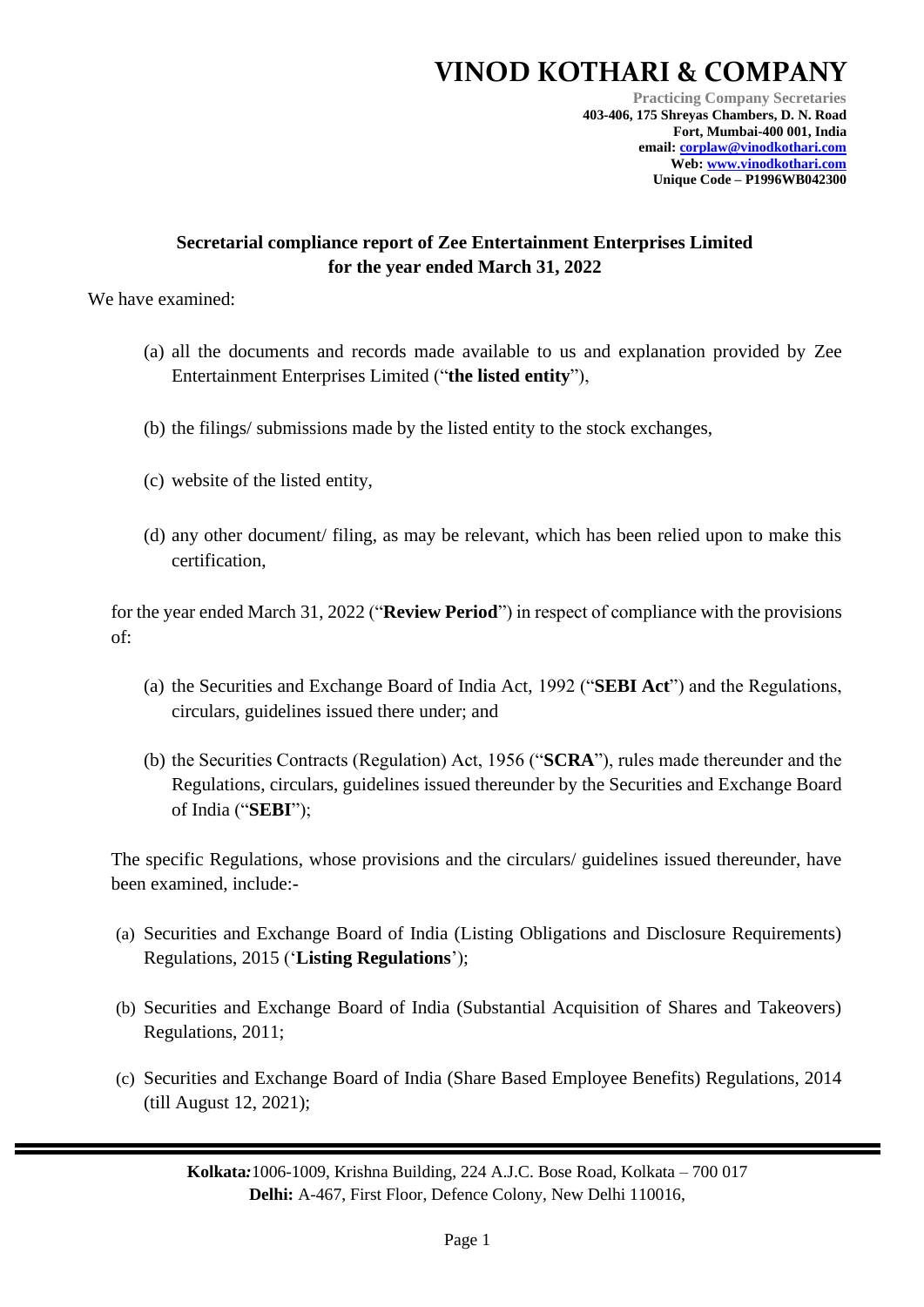- (d) Securities and Exchange Board of India (Share Based Employee Benefits and Sweat Equity) Regulations, 2021 (w.e.f August 13, 2021);
- (e) Securities and Exchange Board of India (Issue and Listing of Non-Convertible Redeemable Preference Shares) Regulations, 2013 (till August 15, 2021);
- (f) Securities and Exchange Board of India (Issue and Listing of Non-Convertible Securities) Regulations, 2021 (w.e.f. August 16, 2021);
- (g) Securities and Exchange Board of India (Prohibition of Insider Trading) Regulations, 2015;
- (h) The Securities and Exchange Board of India (Registrars to an Issue and Share Transfer Agents) Regulations,1993;
- (i) The Securities and Exchange Board of India (Depositories and Participants) Regulations, 2018;

and circulars/ guidelines issued thereunder;

and based on the above examination, We hereby report that, during the Review Period:

**(a)** The listed entity has complied with the provisions of the above Regulations and circulars/ guidelines issued thereunder, except in respect of matters specified below:-

| Sr.                            | <b>Compliance Requirement</b>      | <b>Deviations</b> | <b>Observations/ Remarks of the</b> |  |  |
|--------------------------------|------------------------------------|-------------------|-------------------------------------|--|--|
| N <sub>0</sub>                 | (Regulations/circulars/guidelines) |                   | <b>Practicing Company Secretary</b> |  |  |
|                                | including specific clause)         |                   |                                     |  |  |
| Refer the Table under Para (c) |                                    |                   |                                     |  |  |

- **(b)** The listed entity has maintained proper records under the provisions of the above Regulations and circulars/ guidelines issued thereunder insofar as it appears from our examination of those records.
- **(c)** The following are the details of actions taken against the listed entity/ its promoters/ directors/ material subsidiaries either by SEBI or by Stock Exchanges (*including under the Standard Operating Procedures issued by SEBI through various circulars)* under the aforesaid Acts/ Regulations and circulars/ guidelines issued thereunder:

| Sr. |              | <b>Action</b>   Details of violation | Details of action taken e.g.                      | <b>Observations/remarks of</b> |
|-----|--------------|--------------------------------------|---------------------------------------------------|--------------------------------|
|     | No. taken by |                                      | fines, warning letter,                            | the Practicing Company         |
|     |              |                                      | debarment, etc.*                                  | Secretary, if any.             |
|     | <b>SEBI</b>  | Disclosure                           | of SEBI issued a Caution Letter on                | As advised in the Caution      |
|     |              | intimation                           | under October 21, 2021 for delayed                | Letter, a copy of the same was |
|     |              |                                      | Regulation 30 of the disclosure made to the stock | placed before the Board of     |